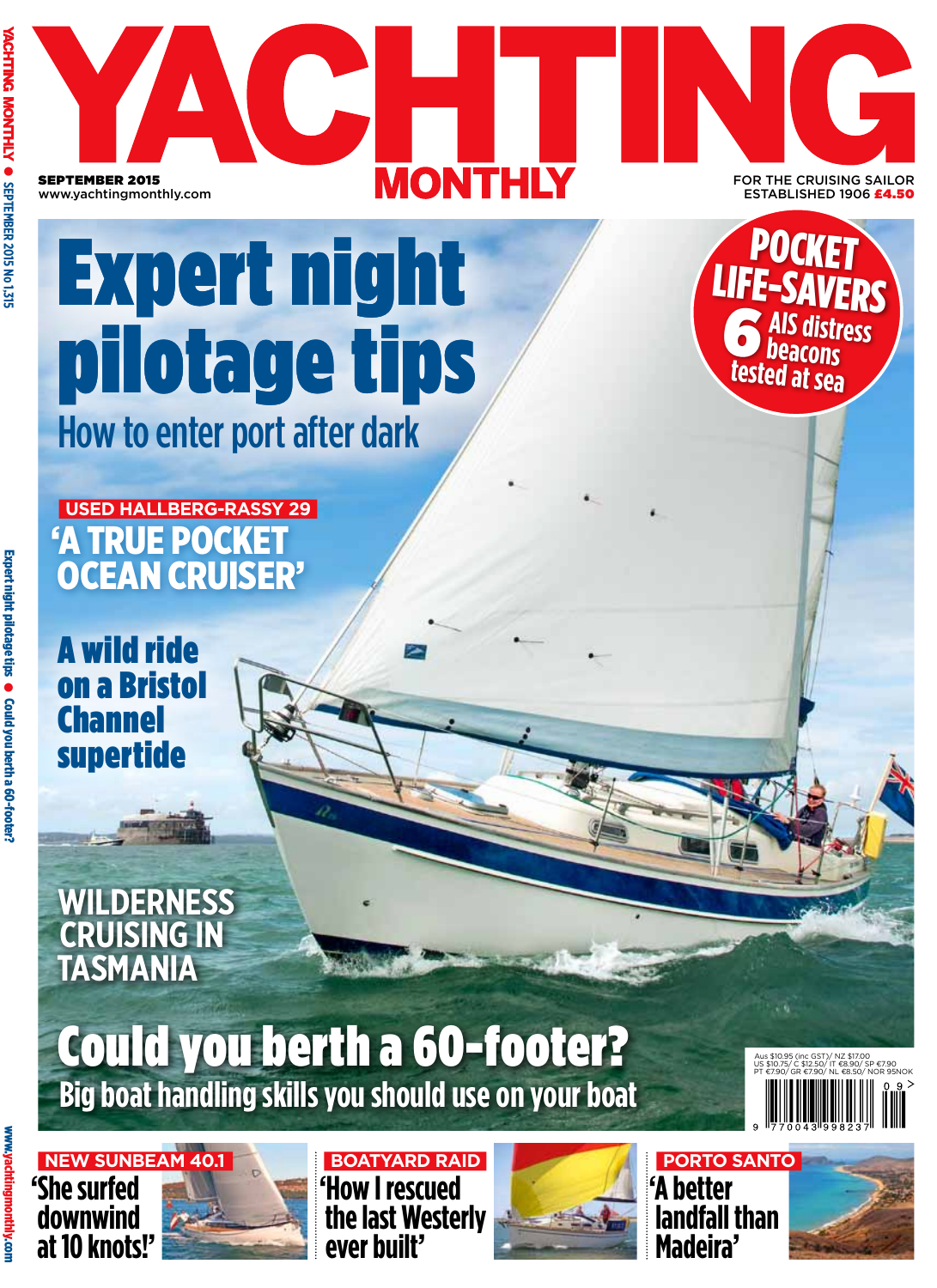*ABOVE: She's an ideal yacht for a couple wanting to cruise reasonable distances in comfort and safety*

Despite being the smallest design from this prominent Swedish yard, the HR29 is no less an ocean cruiser than her larger stablemates. Duncan Kent reports

**Example 18 All Monthly's readership survey, Hallberg-Rassy is the name that many of you aspire to own, for good reason too, they have made their name by building high-quality** *Monthly*'s readership survey, Hallberg-Rassy is the name that many of you aspire to own, for good reason too, they have cruisers for more than four decacdes. Hallberg-Rassy's boatyard, on the Swedish island of Orust, was formed by merging those of Harry Hallberg and Christoph Rassy in 1972. Since then the company has gone from strength to strength and now produces a range of dependable ocean cruising yachts from  $9.4$ -19.5m (31-64ft).

Chris Cooper (53) has owned *Osprey* since 2013, after selling his Halcyon 23, which he sailed for 13 years. Working part time as an airline steward means he has up to 50 days a year to enjoy his sailing. Chris loves the Hallberg's character and substantial build, saying the beautiful woodwork below decks makes her feel like a real traditional yacht. He also loves the way she handles under sail in heavy conditions and is confident that she could take him anywhere safely and in comfort.

would allow. She has an overlapping, furling genoa and her powerful self-tailing winches made light work of tacking.

# USED BOAT TEST The UK's most comprehensive yacht tests National Second Control of the USED BOAT TEST USED BOAT TEST

# Hallberg-Rassy 29





#### Performance

The HR29's hull is relatively narrow and tapers aft, which limits her accommodation but makes her a steady and stable boat in big seas. Though she wasn't built for speed, her ample displacement and deep-vee bow means she covers the miles easily and comfortably even in adverse weather conditions.

We set out from Portsmouth Harbour on a perfect sailing day, with sunshine and a warm Force 4-5 wind blowing from the southeast. Hoisting full

sail, *Osprey* soon fell easily into her stride, nudging away the wash from passing ferries and warships without a drop venturing onto her pristine new teak decks.

Having a longish keel means she stays resolutely on course, but the cutaway forefoot enables her to be tacked more swiftly than a full long keel

When the sea breeze filled in she heeled a little more, but her generous ballast kept her stiff and her rails dry. Under normal conditions she's light and positive on the tiller, but when the apparent wind rose briefly to 24 knots, her helm did get a little heavy – nothing that couldn't be sorted by dropping the mainsheet traveller car down the short track.

Off the wind she's a little sluggish, as you might expect with so much wetted surface and her ample displacement. Overall she has a wonderfully sea-kindly motion and could happily and safely be cruised in almost all sea conditions without worry.

#### At the helm

Having a long tiller enables the helmsman to get up close to the self-tailing Lewmar 40 primary winches for efficient grinding, and to trim the mainsheet, which is on a short track running along the after edge

of the bridge deck. Whilst at the tiller you can also reach the plain Lewmar 8 winches on the coachroof, to where the single-line reefing lines, halyards and kicking strap are led.

#### Design & construction

The HR29's Lloyds-certified hull has a solid GRP lay-up with a foam-sandwich deck and coachroof for reduced weight and improved insulation. The hull/deck joint overlaps and is topped off with a smart teak capping, and her long, castiron fin keel is fully encapsulated, so it can't fall off and never goes rusty!

Standard deck equipment was high quality and fixtures and fittings robust and long lasting. For this reason many still sport their original gear.

#### Sailplan

Her sail area is somewhat conservative and she has swept back spreaders, which means you can't let her boom out too far without chafing the mainsail. Reefing at

the mast was standard, but *Osprey* has the reefing lines and main halyard led back to the cockpit. She has a fully-battened mainsail and a 130-percent genoa on a Furlex 200S furler as standard. Lazyjacks and decent batten cars ease mainsail handling considerably.

#### Deck layout

The majority of owners opted for teak decks, which really emphasise her classic looks. The cockpit is narrow and safe with high coamings, but more than three crew is a crowd. In port, with the tiller raised up, there's room for six. No quarterberth means *Osprey* has two full-depth cockpit lockers, together with a deep, full-width lazarette, so there's ample stowage for all your usual cruising kit such as the dinghy, kedge and fenders. She has a stern rail gate, a fold-down boarding ladder and the backstay bifurcates to ease cockpit access. Although her side decks are wide, access

from the cockpit can be a bit tricky as they narrow aft and disappear altogether at the cockpit coamings.

She has a pleasant positive sheer and her coachroof blends into the foredeck behind her steep bows, giving her the looks of a true ocean-going yacht. The moulded non-slip on the coachroof is effective and teak hand holds continue

96 www.yachtingmonthly.com SEPTEMBER 2015

forward of the mast.

The foredeck is relatively easy to work

on, although the proud forehatch can be an obstacle to unwary toes. Her deep, self-draining chain locker also serves as a gas bottle locker, which isn't ideal as the gas bottle looks very vulnerable to damage from the anchor.

#### Living aboard

Access from cockpit to cabin is also slightly awkward due to the high bridgedeck, but you'll be glad of that in big, following seas. She is surprisingly roomy inside with

headroom just under 6ft (1.8m). The saloon has an L-shaped settee to port around a two-leaf table with a bottle store. Teak abounds, which lends the saloon a warm, cosy feel. The settee backs lift up to increase the width of the berths, which are  $2.0m$  (6ft 7in) long by 0.69m (2ft 3in) wide. This also provides a place to stow bedding during the day. Above each side are two deep lockers and a fiddled bookshelf, and there's further stowage

| <b>Point</b><br>of sail | <b>Apparent</b><br>wind<br>angle | <b>Apparent</b><br>wind<br>speed | <b>Boatspeed</b> |
|-------------------------|----------------------------------|----------------------------------|------------------|
| Close-<br>hauled        | $35^\circ$                       | 20 knots                         | 4.2 knots        |
| Fetch                   | $60^{\circ}$                     | 18 knots                         | 5.5 knots        |
| Beam<br>reach           | 90°                              | 20 knots                         | 6.2 knots        |
| <b>Broad</b><br>reach   | $120^\circ$                      | 14 knots                         | 4.7 knots        |
| Run                     | 180°                             | 12 knots                         | 4.0 knots        |
|                         |                                  |                                  |                  |

The HR29 was launched in 1982 as a compact but competent family cruiser and a total of 571 were built before the design was dropped in 1994.



*Communication to the helm from the companionway is possible*